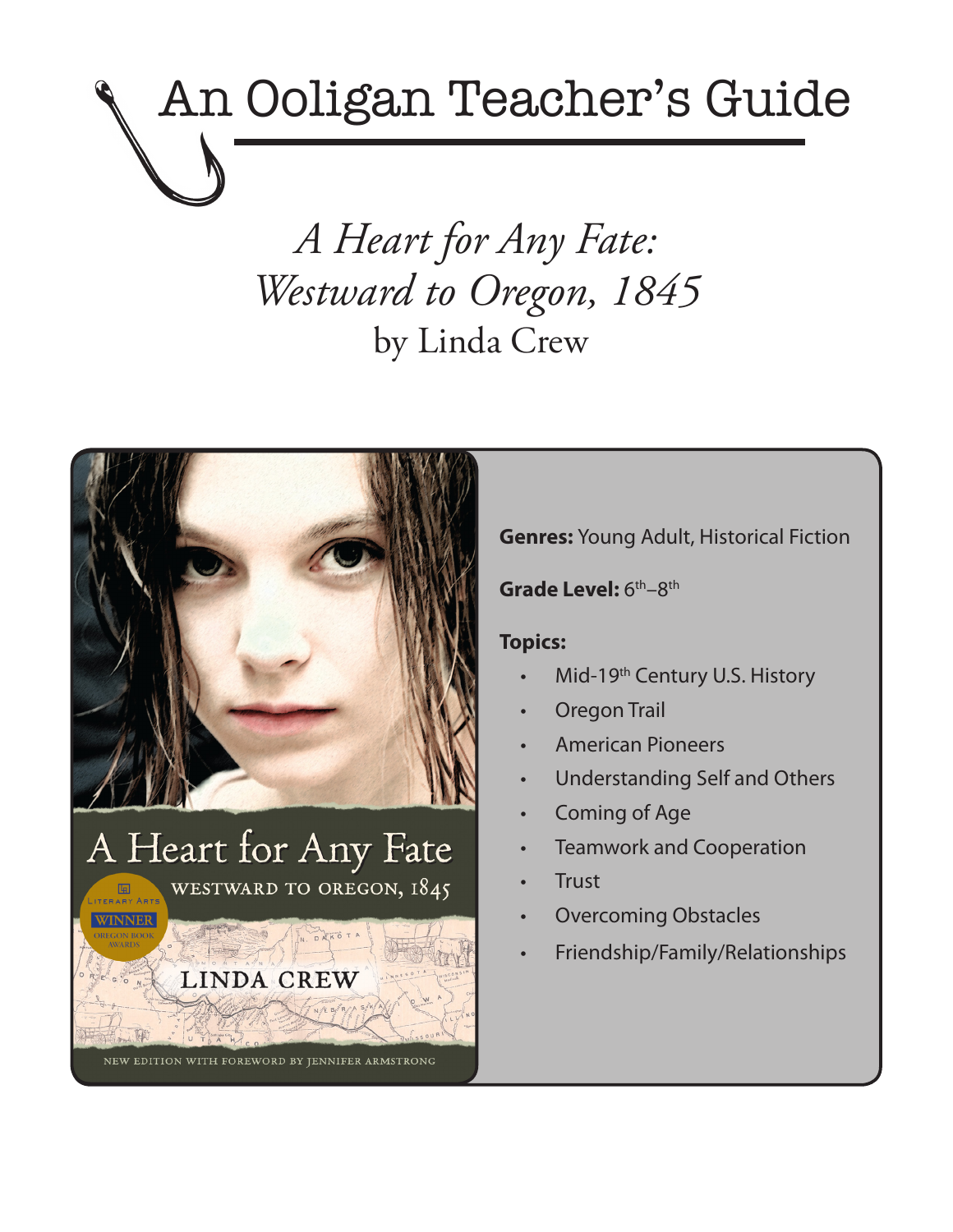## *A Heart for Any Fate: Westward to Oregon, 1845* by Linda Crew

## **Book Description**

Take your class aboard a covered wagon and head west with Lovisa King in *A Heart for Any Fate*. Seventeen-year-old Lovisa sets out on the Oregon Trail in 1845 with three generations of her Missouri family in tow. Optimistic and eager, Lovisa is sure her family's preparation and determination will protect them from the catastrophic hardships endured by previous travelers. But the path is wild, and the King family soon discovers that supplies can be scarce, directions can be misleading, and mistakes can be fatal. Based on actual accounts from historic pioneer trail journals, *A Heart for Any Fate* will encourage students to reflect on this significant time in U.S. history while drawing parallels with events in their own lives.

## **About the Author**

While writing *A Heart For Any Fate*, Linda Crew and her husband, Herb, traveled the Oregon Trail and saw the great sites that protagonist Lovisa King and her family journeyed through in 1845. A native Oregonian, Linda grew up in the historically rich city of Corvallis. After graduating from the University of Oregon with a BA in Journalism, Linda realized that her passion was really writing fiction, not fact. Inspired by her love for pioneer stories, Linda delved into the young adult historical fiction genre, anxious to tell our history's untold stories. Thirty-five years later, she is now the author of eight young adult titles. *A Heart for Any Fate* won the Oregon Book Award for Young Adult Literature in 2005.

## **Introduction**

The Oregon Trail was a dark but inspiring part of U.S. history. Without the bravery and motivation of thousands of pioneers, the nation would not have developed in the same way, and the country would look markedly different. *A Heart for Any Fate* is a classic coming-of-age story, set against the gritty backdrop of the cross-country journey that so many of our ancestors traveled.

There are many access points to this text, but a good way to engage students is by helping them connect the story to their modern lives. The lessons in this guide are meant to provide relevance, and to help students make personal connections to the text through characters, relationships, themes, and structure. This guide is not meant to be comprehensive, but should be used to supplement classroom material already in place. Please adapt or alter lessons to better meet the needs of your classroom, and enjoy the book!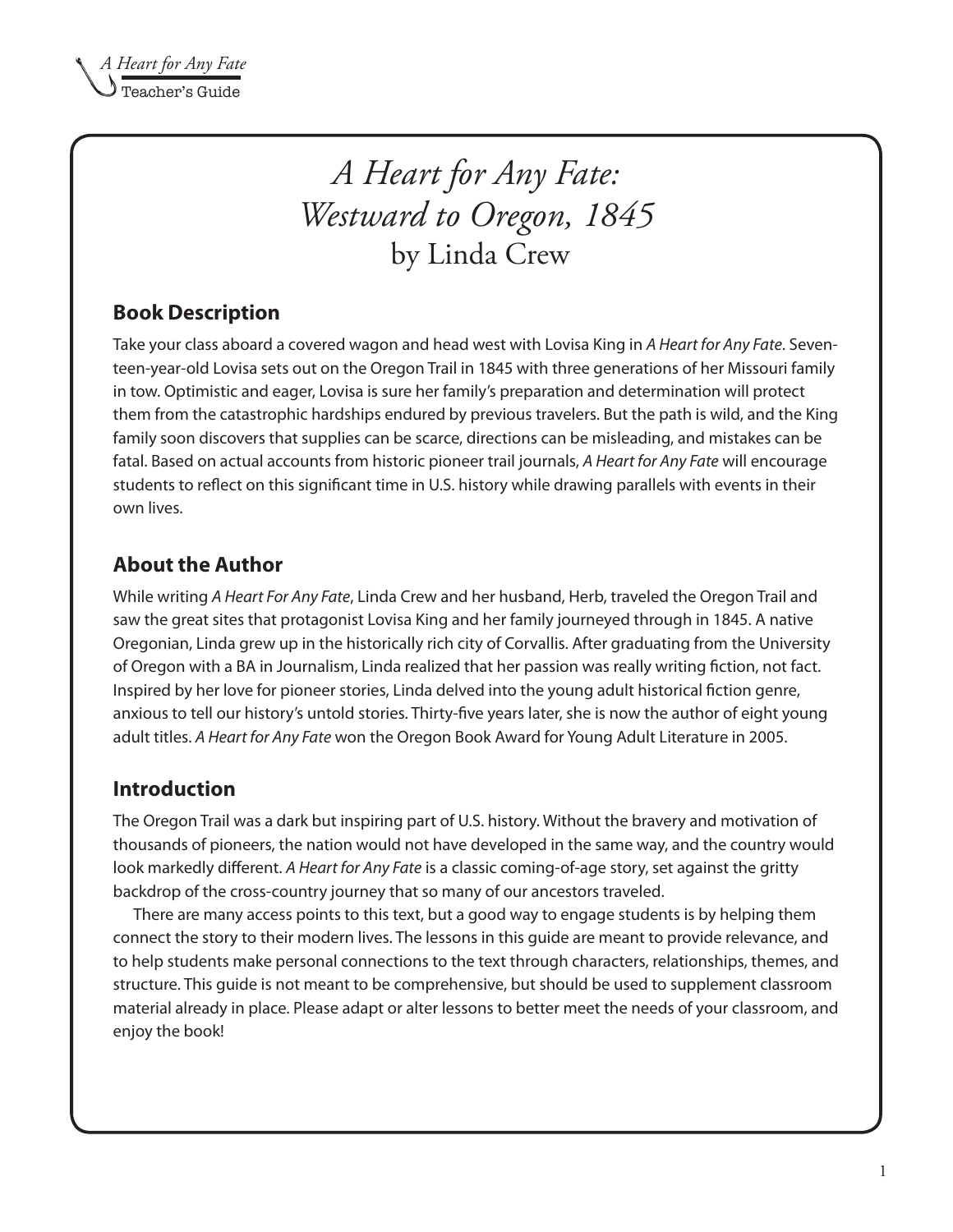#### **Socratic Seminar**

Lesson Plan by Marrla Wilkinson

#### Grade Level: 8<sup>th</sup> **Estimated Time:** Two class periods **Materials Needed:**

- • Chairs in a circle for each student and the instructor/facilitator
- Discussion sheets for each student to take home and prepare
- • A copy of *A Heart for Any Fate* for each student

**Background Knowledge Needed:** Students will have performed a close reading of *A Heart for Any Fate*. Students will have viewed and discussed supporting texts that feature heroes on a Call to Adventure.

#### **Prompts**

• How is Lovisa a hero, and what does her journey entail?

• What is the Hero's Journey archetype in literature?

#### **Overview**

This lesson is compatible with a unit on the Hero's Journey/Call to Adventure as a common archetype in literature. Through Socratic Seminar, many students will share their thoughts and opinions in a way that they have not experienced before. Instructor will guide student discussion with an outline of themes and concepts from the novel. Students will compare and contrast Lovisa's journey with that of other heroes they've explored in other texts. They are encouraged to identify deeply with Lovisa and the King family by participating in this intellectual discussion with their classmates.

#### **Procedure**

*Day One (15 minutes)*

#### **Hook**

Instructor asks, "What is a Socratic Seminar?" Students make guesses, and, if they have been part of a Socratic Seminar in a different class, share their past

experiences. Instructor then explains that the seminar will be about Lovisa's journey and the unit's novel, *A Heart for Any Fate*. Instructor explains the themes that will be discussed while students follow along on their hand-outs.

#### **Key themes to be discussed**

• How does Lovisa's relationship with her family change as the journey becomes treacherous? Consider specific family members.

• How does Lovisa change from the beginning (when the family is leaving Missouri) to the end (when they finally arrive in Oregon)? How is the journey lifechanging for Lovisa?

• How does Lovisa's sense of responsibility for her family become apparent in the face of adversity? Be prepared to give examples.

• How does the King family deal with the death of Lovisa's older sister?

• What is sacrifice, and what did the King family sacrifice in order to finally reach their goal? Was it worth it? Why or why not?

• How is Lovisa a hero in this journey and how is the journey a Call to Adventure"?

• What other novels have we discussed that feature a hero on a Call to Adventure?

• How would the Kings' experience be different if they were travelling today?

#### *Day Two (45 minutes)*

Students sit in a circle. The instructor begins to facilitate the seminar by introducing each theme and allowing students to discuss them. A time keeper is assigned to make sure each theme gets equal attention. Each student has time to talk during the seminar.

#### **Oregon State Standards**

EL.08.LI.06 Identify and analyze the development of themes in literary works based on evidence in the text.

EL.08.LI.07EL.08.LI.12 Analyze the importance of the setting (place, time, customs) to the mood, tone, and meaning of the text.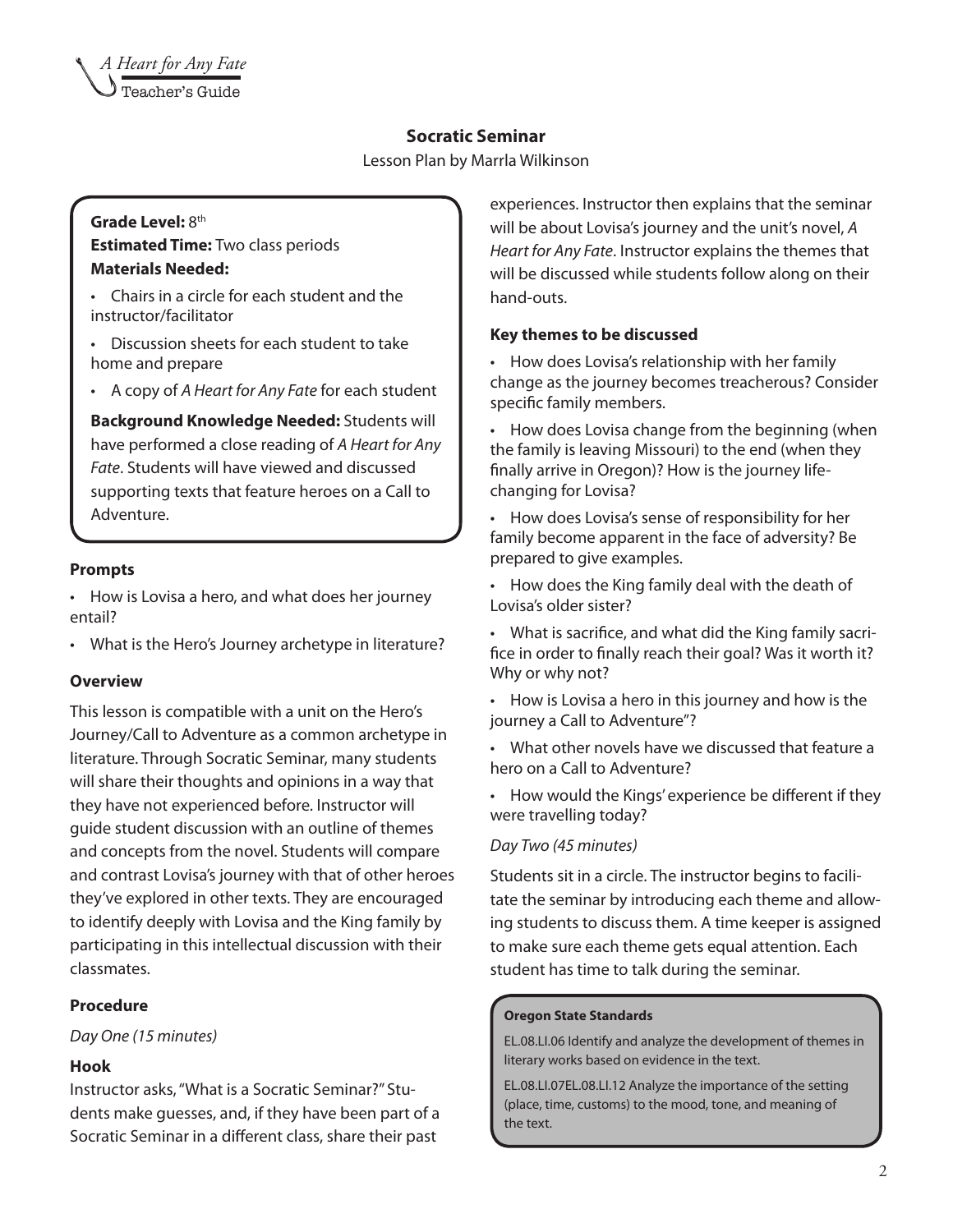#### **Trail Journal**

Lesson Plan by Emma Berman

#### Grade Level:  $6<sup>th</sup>-12<sup>th</sup>$ **Estimated Time:** Three class periods **Materials Needed:**

- Cookie sheet
- • Several bags of black tea
- • Hot water
- • Blank paper

**Background Knowledge Needed:** Students will have finished reading *A Heart for Any Fate* at this point in the unit. Discussion and analysis will be completed so that the students are familiar with the material, characters, plot structure, and other literary devices used within the book. Students should also be familiar with the realities of life on the trail, and the struggles of traveling through a variety of terrains and climates.

#### **Prompts**

• How can supporting characters help inform us about protagonists?

- Why is audience awareness important when writing?
- What are the elements that make up a good story?

#### **Overview**

In *A Heart for Any Fate*, the reader is given a window into Lovisa's world. But Lovisa was only one of thousands of pioneers who came west on the Oregon Trail. This assignment gives students the opportunity to creatively examine the stories of those other families, and create a narrative for their own imaginary pioneer whose story has never been told. Students will consider the elements and influences of trail life on their protagonist, and will support their writing with historically accurate details.

#### **Procedure**

#### *Day One*

This lesson should start with a discussion about the form in which the book was written. By telling the story in first person, from Lovisa's point of view, the reader can get a more intimate sense of the life of an Oregon Trail pioneer. The discussion should include the benefits and drawbacks of a first-person narrator, as well as the major story elements of *A Heart for Any Fate*.

Tell the students that they will be writing their own trail journal similar to Lovisa's. It should include major and minor characters, the basic elements of plot, and historical information learned from the book and/or supporting materials. Students will write from the perspective of a minor character in the book, or an original character of their own. Students should use the book, as well as any other maps and supportive texts used in the unit for information on the locations visited and the timeline of the journey. Each student should write at least ten journal entries.

Students should use the rest of the class period compiling ideas, and taking notes from the book as well as from discussions with classmates.

#### *Day Two*

This part of the lesson should occur once the students have written rough drafts. They will read their in-process writing to a fellow student for critique and analysis. The writing should be evaluated for realism in relation to the historical event, effectiveness of the story, and grammatical and structural issues.

This is a good day to dye the paper that students will use for their final journals. While the students are doing peer editing, have a couple students at a time bring their blank white paper to you. Have a pan, cookie sheet, or baking dish big enough to put a piece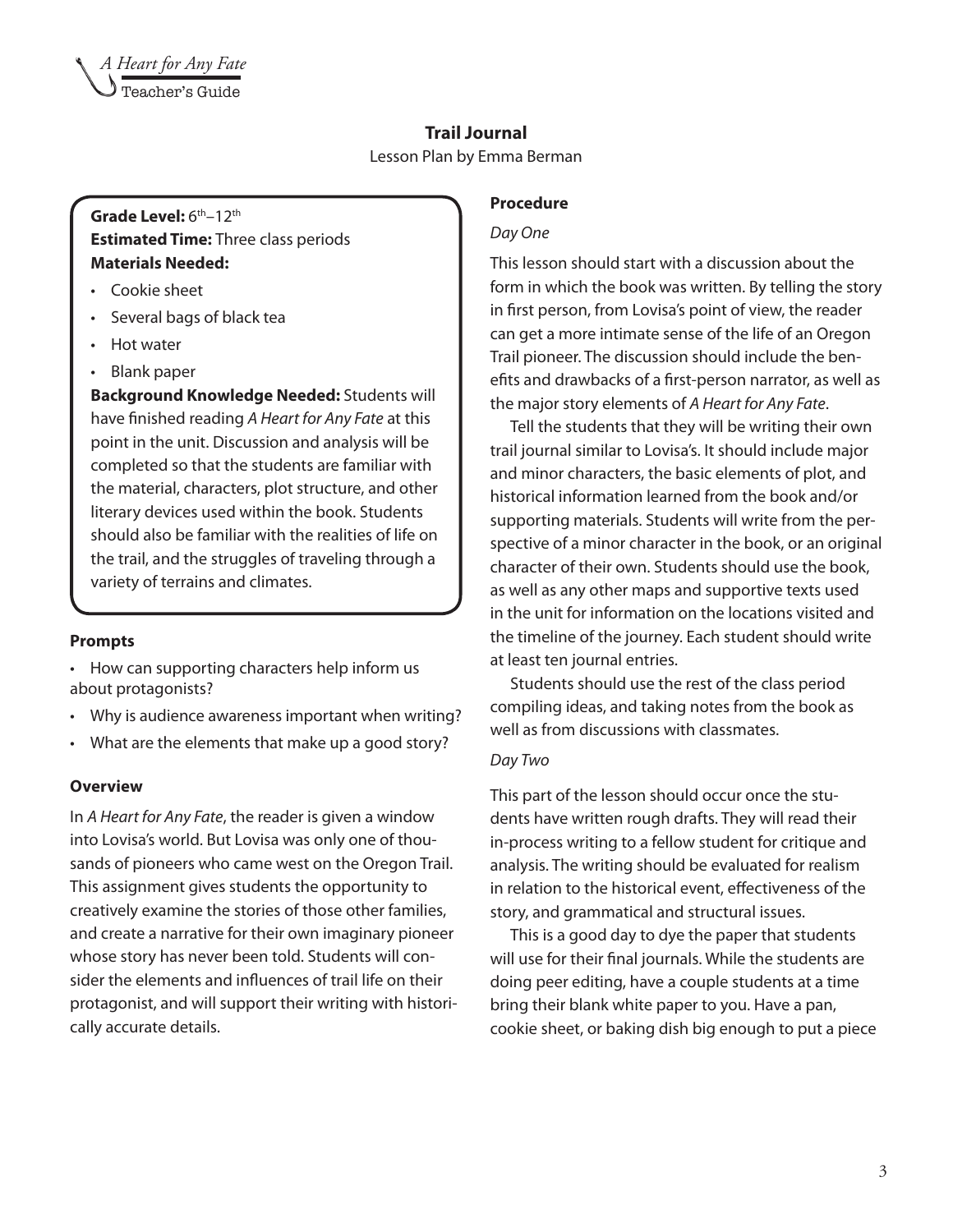

#### **Trail Journal** continued

of paper in flat, and fill it to about an inch with warm or hot water and several black tea bags. The students should crumple up their paper into a loose ball and then unfold again until flat. This wrinkled piece of paper should be laid in the water for several minutes, until it reaches a yellowish, aged color. Set the paper aside to dry overnight.

#### *Day Three*

Students will complete their journals. Using the dyed paper from the previous day, students will write their journal entries onto the "aged" paper, to give it a more authentic look. This means that students will need to finalize their rough drafts at home the night before. This day should be spent writing the journal entries onto the specially made paper. At the end of class, have students display their journals and walk around the room to see everyone else's work.

#### **Oregon State Standards**

EL.HS.RE.02 Listen to, read, and understand a wide variety of informational and narrative text, including classic and contemporary literature, poetry, magazines, newspapers, reference materials, and online information.

EL.HS.RE.03 Make connections to texts, within texts, and among texts across the subject areas.

EL.HS.RE.05 Match reading to purpose—location of information, full comprehension, and personal enjoyment.

EL.HS.LI.11 Explain how voice and the choice of a narrator affect characterization and the tone, plot, and credibility of a text.

EL.HS.LI.16 Analyze the way in which a work of literature is related to the themes and issues of its historical period.

EL.HS.WR.01 Use a variety of strategies to prepare for writing, such as brainstorming, making lists, mapping, outlining, grouping related ideas, using graphic organizers, and taking notes.

EL.HS.WR.04 Choose the form of writing that best suits the intended purpose—personal letter, letter to the editor, review, poem, report, or narrative.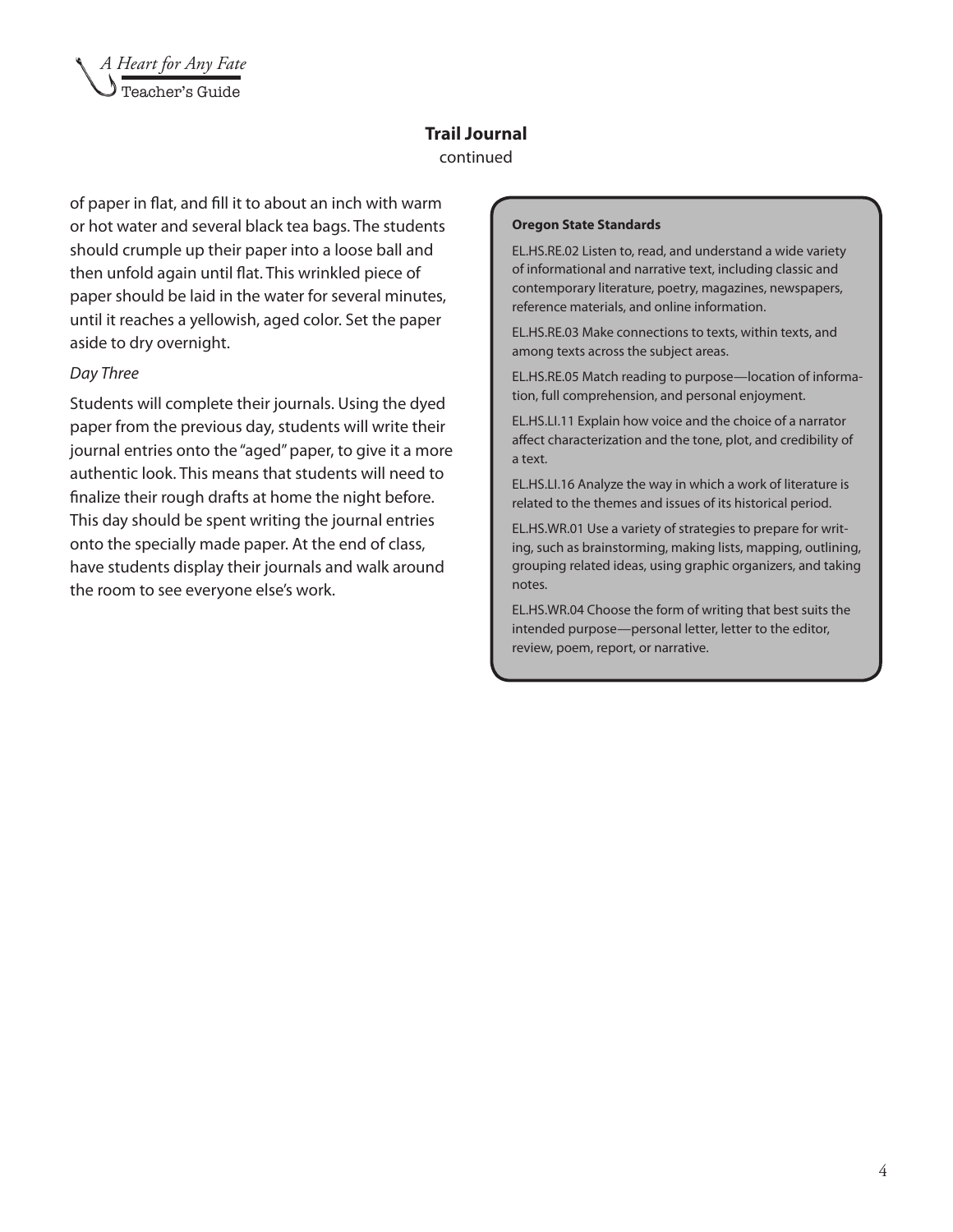#### **Survivors**

Lesson Plan by Jolene Stensland

#### Grade Level: 8<sup>th</sup>

**Estimated Time:** 20 minute introduction, plus 3 to 5 minutes per day, and 20 minutes for conclusion **Materials Needed:** 

- • Bulletin board
- • Paper cutouts of wagons, men, women, and children
- Stapler or push pins
- **Markers**

**Background Knowledge Needed:** Students will have read the introduction to *A Heart for Any Fate,* and understand the culture of the time and the implications of and reasons for westward expansion.

#### **Prompts**

• What can I learn about myself and my culture from historical fiction?

- How do people cope with tragedy?
- • Are the tragic losses of friends and family worth the promise of a brighter future?

#### **Overview**

This lesson is intended to illustrate the hardships faced by pioneers traveling west on the Oregon Trail. Students will deepen their connections to the characters in the text through graphic representation.

#### **Procedure**

#### *Day One*

Teacher will have prepared a bulletin board with green or brown paper and have prepared images of Conestoga wagons and people. Teacher will explain to the students that the bulletin board represents the Kings' wagon train, with "Wagon Train," or "Westward to Oregon," written at the top of the bulletin board. Students must add to the wagon train every time a new character is introduced, so they should pay close attention, making sure not to miss anyone.

As the class reads, they will add wagons and people to the bulletin board, grouping them by family and wagon, just as they are depicted in the story. The teacher may appoint a student the responsibility of adding to the board, or do it himself or herself. Family names should be written on the wagons, and given names written on the people.

#### *Subsequent Days*

As the story progresses, the class will keep up the bulletin board, adding characters as necessary. The first time a character passes away, the class will stop reading and ceremoniously remove that character from the bulletin board. These deceased characters should be kept in one place, with the cause of death noted on each paper character.

#### *Final Day*

After completing the novel, the class will revisit the deceased characters. The teacher may choose to have a general class discussion about the hardship every company faced on the Oregon Trail, or perhaps sort the deceased characters into groups based upon cause of death.

#### **Discussion Suggestions**

• How did the Kings fare compared to the other families in the wagon train?

• Do you think the casualty rate in this wagon train is indicative of all companies travelling the Oregon Trail? Why or why not?

• Could any of these deaths have been avoided? How?

#### **Oregon State Standards**

EL.08.RE.18 Clarify understanding of informational texts by creating detailed outlines, graphic organizers, diagrams, logical notes, or summaries.

EL.08.SL.12 Interpret and evaluate the various ways in which visual image-makers (e.g., graphic artists, illustrators, news photographers, film makers) communicate information and affect impressions and opinions.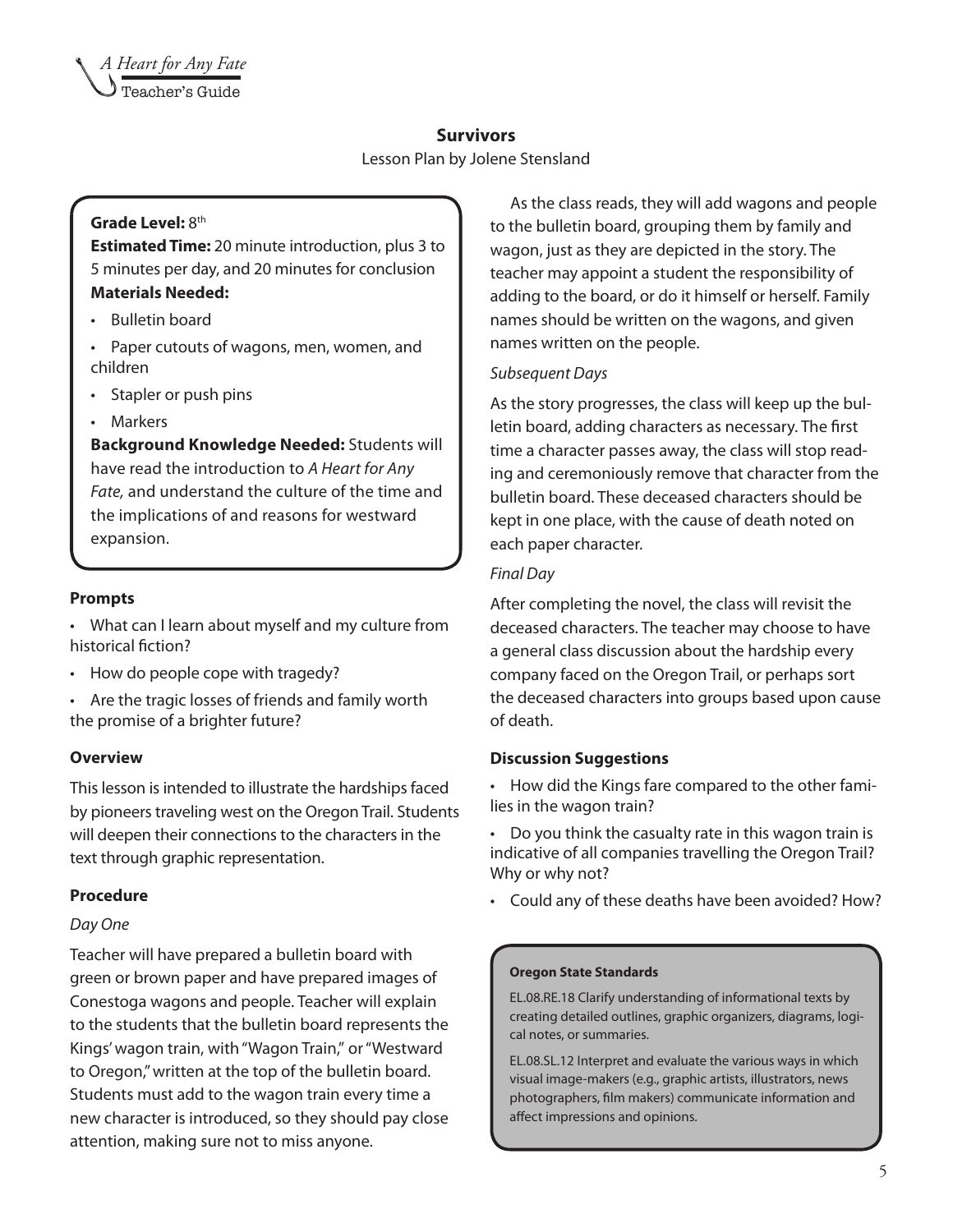#### **Making a Movie Poster**

Lesson Plan by Marrla Wilkinson

#### Grade Level: 8<sup>th</sup> **Estimated Time:** Three class periods **Materials Needed:**

- • Enough art supplies for thirty students: butcher paper, scissors, glue sticks and glue, multiple colors of tempura and acrylic paint, pencils, rulers, sketch paper, graph paper, notebook paper for brainstorming, a range of magazines with varying images and text
- • ELMO document camera

**Background Knowledge Needed:** Students have performed a close reading of the novel *A Heart for Any Fate*. Students have finished two or three lessons about characterization, and have analyzed Lovisa King as a dynamic, round character.

#### **Prompts**

- What is characterization?
- How does Lovisa grow and change as the main character of *A Heart for Any Fate*?

#### **Overview**

This lesson is compatible with a unit on characterization, and should be used as part of a character study of the protagonist, Lovisa. Students will perform a critical analysis on the ways in which Lovisa undergoes change throughout the novel. They will work with tempura and acrylic paints to create a  $1.5 \times 2$  foot poster that advertises the novel as a movie. The poster must feature Lovisa as the central figure, and contain wording that describes her in different stages of growth during the novel.

#### **Procedure**

#### *Day One*

*(20 minutes):* Teacher breaks students up into pairs. Each student then gets out a piece of notebook paper. Students make three columns down, which the teacher demonstrates on the document camera. Students

title each column: "Lovisa in Chapters 1–6"; "Lovisa in Chapters 7–14"; and "Lovisa in Chapters 15–20." The teacher explains that students will work in pairs to write adjectives and phrases that describe Lovisa's character in each section of the book. On the ELMO, the teacher projects the questions: "How has Lovisa changed from one part of the book to the next?" and "How has she grown as a character?" Students work for fifteen minutes on their columns. Teacher circulates the room, helping students that are confused or stuck, and assesses the activity for students' understanding.

*(20 minutes):* Teacher then asks for volunteers to share their brainstorming sheets with the class. Students take turns discussing how Lovisa has changed as a character while the teacher facilitates the conversation. Teacher asks for clarification, such as how Lovisa's responsibility for her family changed; how her feelings towards her brother in law, Roland, changed; and how she matured and developed integrity.

*(5 minutes):* Teacher explains to the class what they will be doing tomorrow, which is drawing pictures of Lovisa in different aspects of her character growth.

#### *Day Two*

*(10 minutes):* Teacher passes out sketch paper, graph paper, rulers, and pencils. Students are asked to sit with their partner from yesterday. Instructor asks each student to work with their partner to pick one quality about Lovisa from each column of their brainstorming sheet; then students will draw their interpretation of Lovisa exhibiting that quality. Teacher shows two examples on the ELMO*:* Lovisa as dedicated to her family, with a drawing of Lovisa caring for her sick older sister, Susan; and Lovisa as hopeful, with a drawing of Lovisa looking up at the stars from her campsite.

*(20 minutes):* Students work with their partners to draw/sketch Lovisa in different aspects of character growth. Teacher circulates the room, assessing understanding and helping students.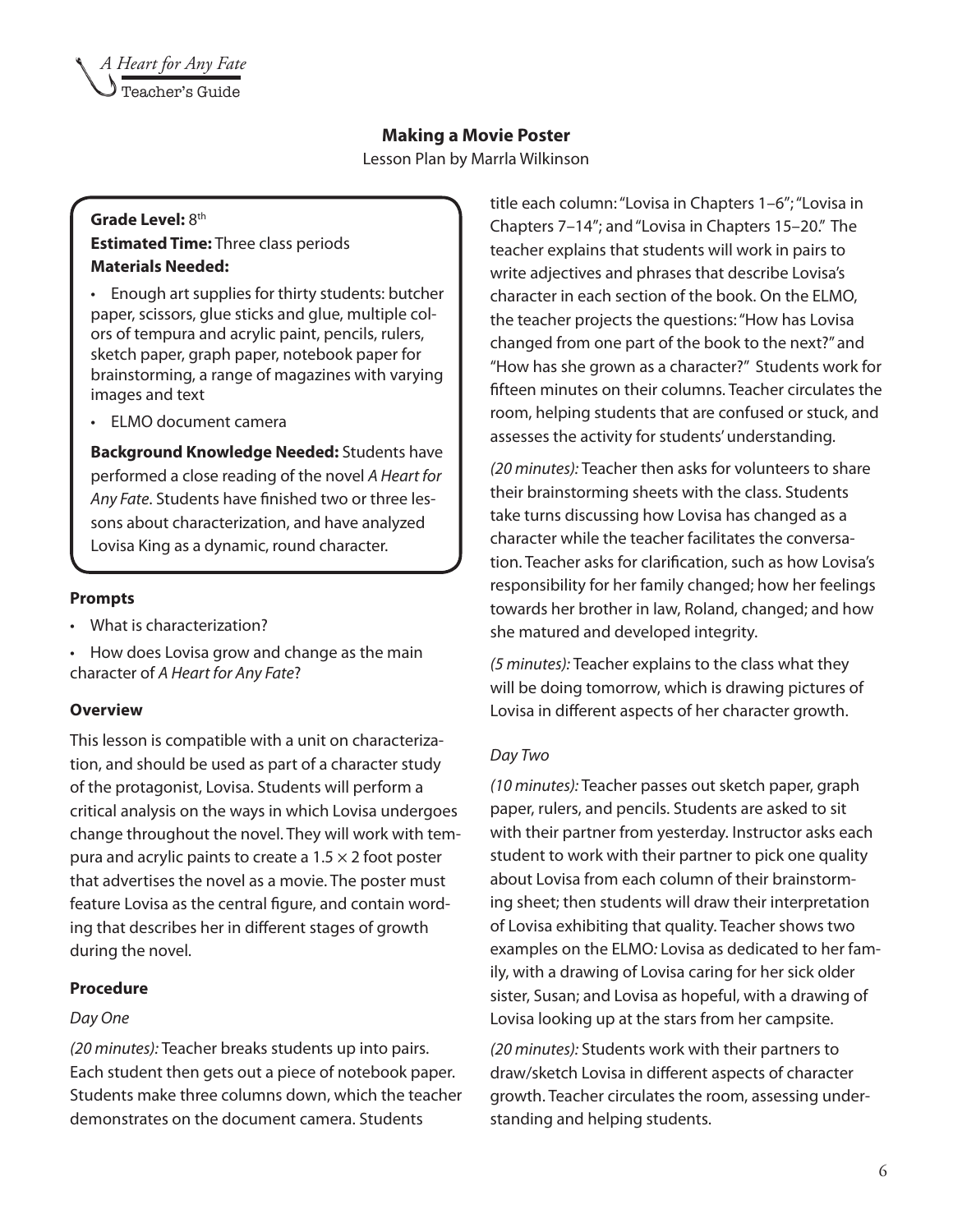![](_page_7_Picture_0.jpeg)

## **Making a Movie Poster**

continued

*(12 minutes):* Teacher shows examples of movie posters and explains how the final product should look. The movie poster will feature the title, *A Heart for Any Fate*, and name of the author, Linda Crew. The poster should also feature two pictures of Lovisa, one that portrays her before she goes through a character change and another after she goes through that change (grows as a character).

*(3 minutes):* Instructor asks students to clean up, and explains that tomorrow the class will begin painting their posters.

#### *Day Three*

*(40 minutes):* Teacher has displayed all supplies for the poster and passes out butcher paper to each pair, enough for two posters. Students begin working on their posters. Teacher helps students and directs them to the poster instructions, which are on the ELMO. Guidelines for the poster are projected, including the title of the book, the author's name, and two "before and after" pictures of Lovisa. The poster may also

contain other important objects, such as a covered wagon, ruts in the trail, a starry sky, or campfire.

*(10 minutes):* Clean up and brief discussion about what the class just did and what they will do tomorrow.

#### *Day Four*

*(40 minutes):* Students finish their posters. Students who finish early do SSR or homework while others finish.

*(10 minutes):* Clean up and hang posters up to dry.

#### **Oregon State Standards**

EL.08.RE.18 Clarify understanding of informational texts by creating detailed outlines, graphic organizers, diagrams, logical notes, or summaries

EL.08.LI.05 Identify the actions and motives (e.g., loyalty, selfishness, conscientiousness) of characters in a work of fiction, including contrasting motives that advance the plot or promote the theme, and discuss their importance to the plot or theme.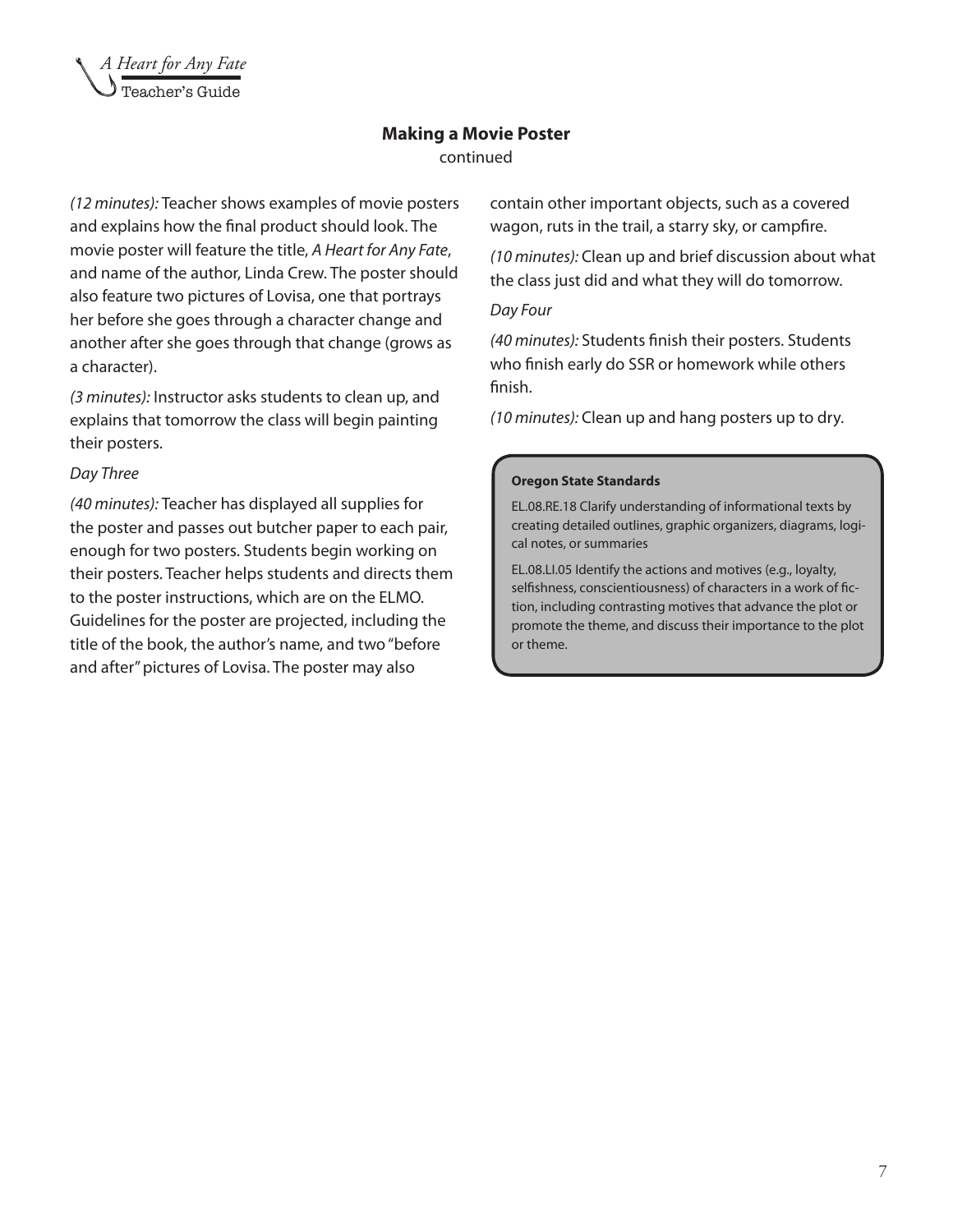#### **The Theme of Hope**

Lesson Plan by Jolene Stensland

#### Grade Level: 8<sup>th</sup>

**Estimated Time:** One class period **Materials Needed:** Handouts of the Frayer Model

**Background Knowledge Needed:** Students will need to have read at least three to five chapters of the novel.

#### **The Frayer Model**

![](_page_8_Figure_7.jpeg)

#### **Prompts**

- How does hope keep people going?
- • What can I learn about myself and my culture from historical fiction?
- • How can themes help us relate to characters in stories?

#### **Overview**

This lesson should be used alongside a close reading of *A Heart for Any Fate*. Students will work in small groups to define themes and relate them to the text. They will use a graphic organizer, and consider examples and non-examples, as well as the characteristics of hope.

#### **Procedure**

*(20 minutes):* Teacher hands out Frayer Model worksheets, and instructs students to work together in groups of three or four to complete the worksheet,

leaving the "Definition" section for last. If groups are struggling, teacher may direct students to think first of examples and non-examples, or may ask leading questions, such as:

- How might someone who is hopeful act? What might they think about? What might they talk about?
- When have you felt hopeful?
- How do you act when you are hopeful? What about when you aren't?

Students should find as many examples as possible from the text, but may use examples from their own lives if necessary.

*(10 minutes):* Teacher calls the class together to discuss what they have found, asking each group to share both an example and non-example, and to write them on the board. Next, the teacher asks each group to share a characteristic of hope. Once each group has shared, teacher asks if anyone has additional examples.

*(10 minutes):* Students work in their groups again to create their own definition of hope.

*(10 minutes):* Teacher calls the class together and asks each group to share their definition. The teacher then leads a class discussion about the similarities and differences in the groups' definitions, and the significance of hope in the novel.

#### **Oregon State Standards**

EL.08.RE.18 Clarify understanding of informational texts by creating detailed outlines, graphic organizers, diagrams, logical notes, or summaries.

EL.08.LI.06 Identify and analyze the development of themes in literary works based on evidence in the text.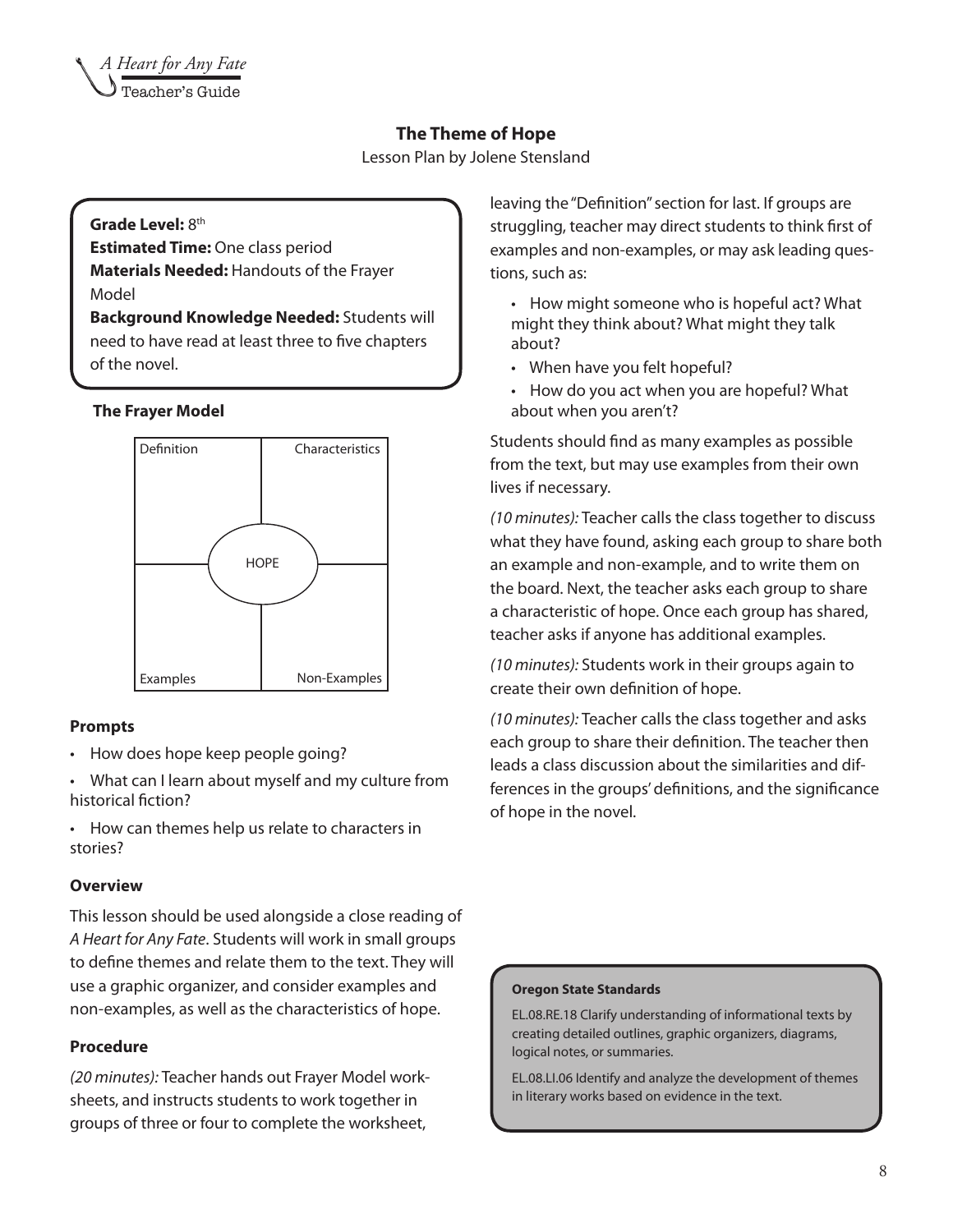#### **Creating a Graphic Novel**

Lesson Plan by Marrla Wilkinson

#### Grade Level: 8<sup>th</sup> **Estimated Time:** Ten class periods **Materials needed:**

- • A selection of various graphic novels (5-6)
- • A copy of *A Heart for Any Fate* for each student
- • Graphing paper
- Colored pencils
- • Lead #2 pencils, rulers
- Notebook paper for brainstorming and scratch drawing paper

• Assignment prompts and handouts on guidelines for peer editing

- • Location scheduled for printing and binding
- **ELMO** document camera

**Background Knowledge Needed:** Students have completed reading *A Heart for Any Fate*. Students have done deep critical thinking and analysis activities pertaining to the novel.

#### **Prompts**

• What are the main themes of the novel *A Heart for Any Fate*?

• How can we use a graphic novel to further explore these themes?

#### **Overview**

Students will work in teams of three or four to create a graphic novel that is based on *A Heart for Any Fate.* 

#### **Procedures**

#### *Day One*

*(10 minutes):* Instructor passes out examples of graphic novels and engages students in a class discussion about the books. Students share whether or not they are familiar with graphic novels, or if they have ever read them.

*(10 minutes):* Instructor announces teams. Each team will be assigned two chapters, making ten teams of three students. Students are asked to take out their books and get into their new teams.

*(20 minutes):* Instructor passes out prompts to each team. Each prompt is specific to one team, and explains which chapters of the novel the team will work on (e.g., team one will make chapters one and two into a graphic novel). Instructor then puts a piece of paper on the ELMO, and draws an example of a comic strip sequence that could be used for one of the chapters.

*Discussion Questions:*

- Who is Lovisa?
- What does she look like?

Students take turns explaining adjectives and imagery that describes the novel's protagonist. Instructor draws a figure that could represent Lovisa as an example. Instructor then points out the first team project: students work in their teams to draw characters from their assigned chapters.

*Closure (5 minutes):* Instructor points out that in each chapter characters will look slightly different depending on how that team envisions them.

#### *Days Two and Three*

Students work in teams to create their settings, beginning by reading their chapters together for review. They list all of the settings, and describe the imagery. Students use colored pencils to draw and color the landscape they read about in their chapters.

#### *Days Four and Five*

Students practice drawing characters into settings, and incorporate plot. Teams work together to identify main events in the plot of their chapters and the overall story, and practice combining characters, setting, and plot into their part of the graphic novel. Instructor helps students draw their graphic novel chapters.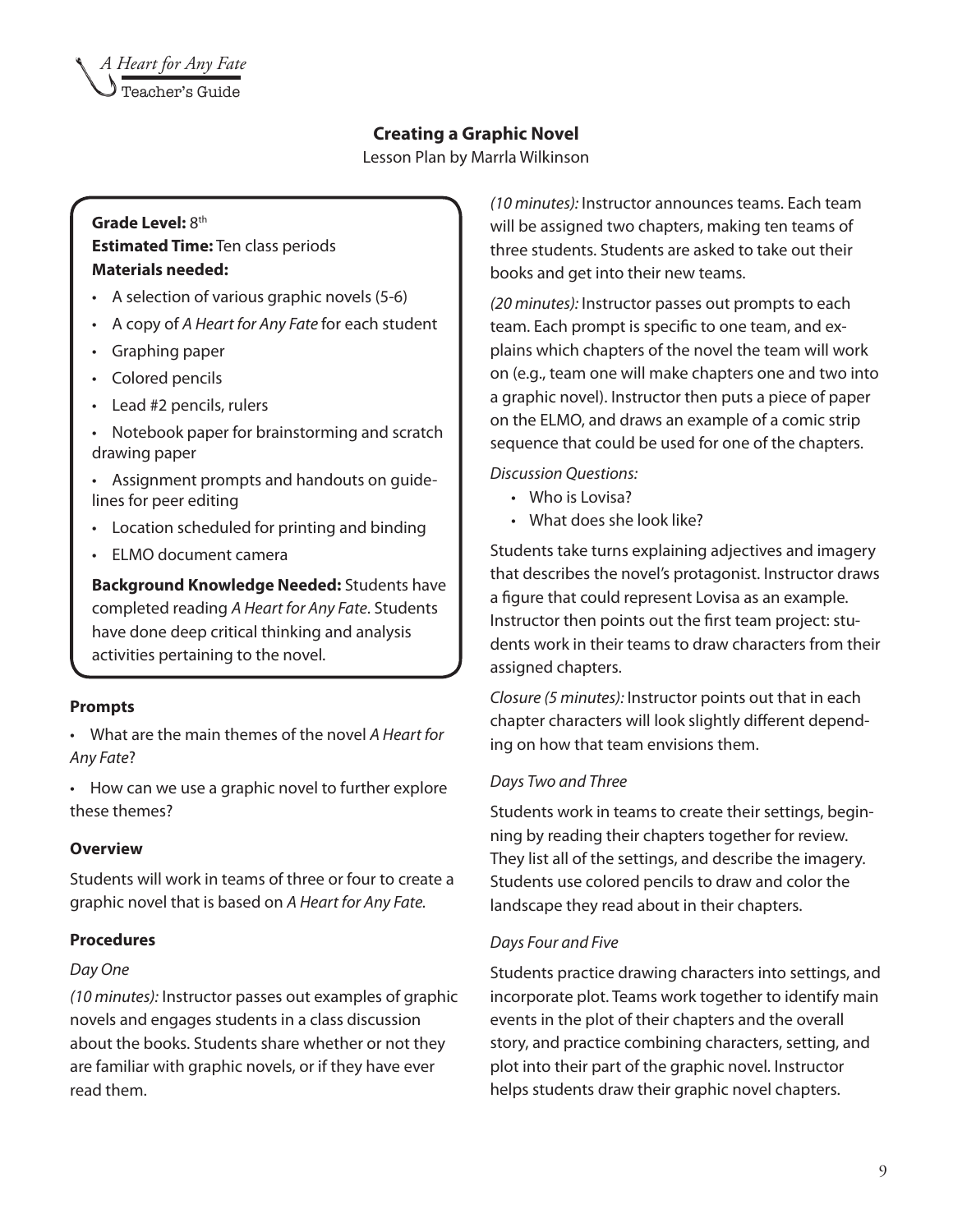![](_page_10_Picture_0.jpeg)

#### **Creating a Graphic Novel**

continued

#### *Days Six and Seven*

Students finalize all drawings and do peer editing in teams. First draft of work is turned in to instructor, who makes suggestions and attaches a list of requested revisions to each student's work. Instructor asks students to exchange work within teams, and gives guidelines for peer editing.

#### *Day Eight*

Students add text bubbles and captions. Teams decide on dialog between their characters, and also decide if the point of view is first person, third person, or omniscient. Students then create dialog and thought bubbles, as well as captions beneath the graphics.

#### *Days Nine and Ten*

Students and instructor compile all chapters of the graphic novel in order, and prepare it for print. Instructor has prearranged to have copies printed and bound (there are many resources available for this, such as local print shops, or a color printer at the school).

#### *Closure*

Teams share their chapters of the graphic novel with the class.

#### **Variation**

Students go on a field trip with instructor to have graphic novel printed and bound.

#### **Oregon State Standards**

EL.08.WR.01 Use a variety of strategies to prepare for writing, such as brainstorming, making lists, mapping, outlining, grouping related ideas, using graphic organizers, and taking notes.

EL.08.SL.12 Interpret and evaluate the various ways in which visual image-makers (e.g., graphic artists, illustrators, news photographers, film makers) communicate information and affect impressions and opinions.